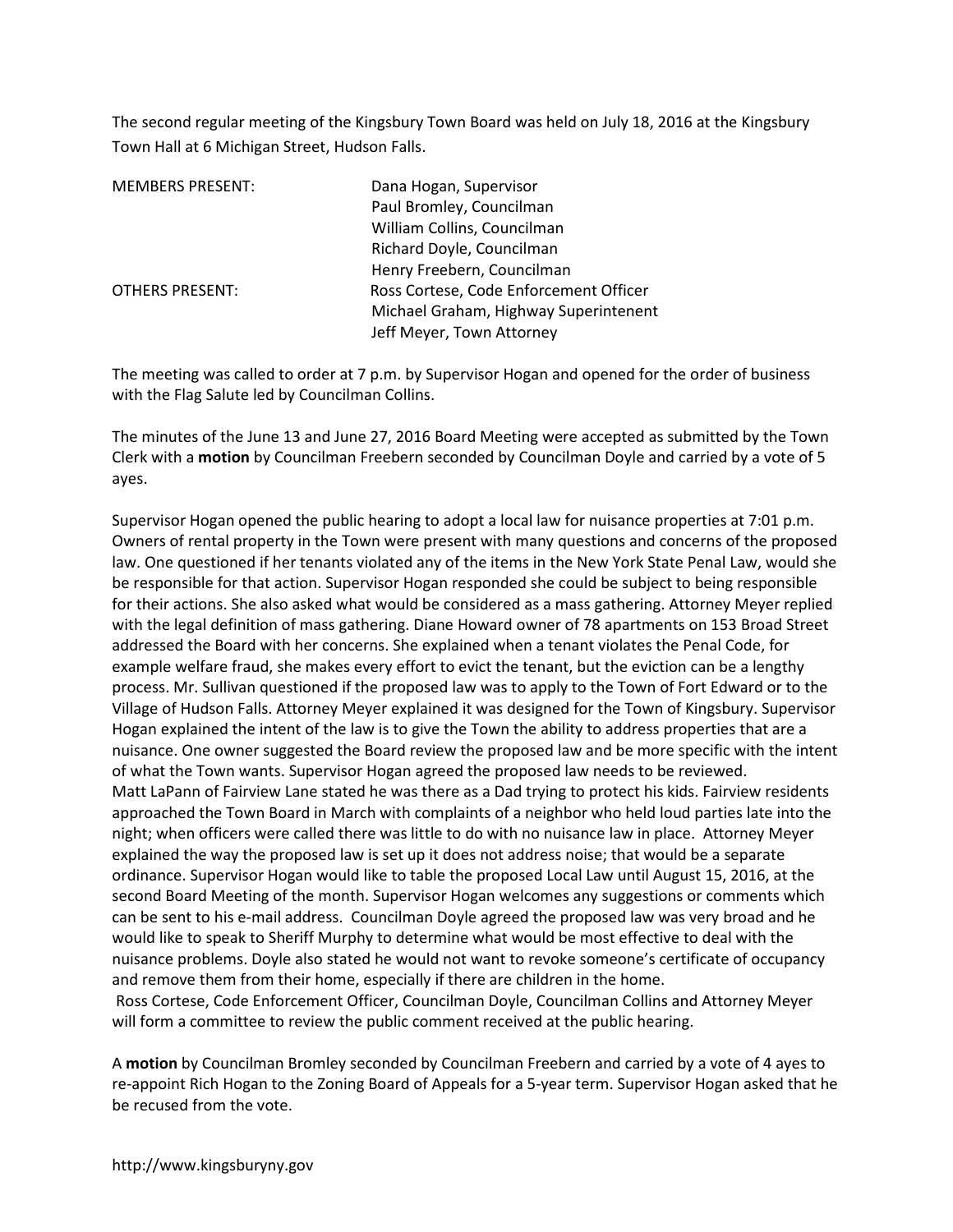Supervisor Hogan has been approached by the County for authorization of a local government efficiency grant. Supervisor Hogan read a sample resolution provided by the County. Councilman Bromley asked to comment. He stated he and Michael Graham, Superintendent of Highways, visited other municipal Highway Garages before planning the new garage at 437 Vaughn Road garage. When they visited the Putnam garage he felt there was total disregard for the money spent. Bromley feels as a taxpayer and a Town Board member he is a firm believer that every Town in Washington County could eliminate a layer of government, Washington County should be giving the share of County monies to each Town eliminating the Highway Department, hiring all the paving done and let the Towns take over that portion of the County because it is an absolute waste of money. To think we are going to build shared facilities after seeing the Putnam Highway Garage; which cost more and is a smaller facility was a waste of taxpayer dollars. Supervisor Hogan stated as he understands a number of municipalities in the County have declined to participate in the Washington County Shared Regional Highway Operation Centers Feasibility Study. Councilman Doyle would like to make a motion to apply because he is always willing to look for ways to cut costs. A discussion followed; there was no second to Councilman Doyle's motion to authorize the application for a local government efficiency grant.

A **motion** by Councilman Freebern seconded by Councilman Doyle and carried by a vote of 5 ayes authorizing Court Clerk Laura Barody to apply for a grant from the Justice Court Assistance Program.

Supervisor Hogan read a letter from Chris DeBolt, Washington County Administrator, requesting a \$200.00 donation towards the \$3,000.00 cost of the archival framing of a historic replica of the original flag presented to Colonel Archibald McDougall in1862. A **motion** by Councilman Freebern seconded by Councilman Bromley and carried by a vote of 5 ayes for the Town to donate \$200.00 for the 123rd Regiment Flag Project.

## LEGAL UPDATE:

Attorney Meyer received an e-mail indicating the Hudson River Music Hall will close on the purchase of 210 Main Street the beginning of August. They received their approvals from the Village and are waiting on a survey of the building and for the funds to go through.

Attorney Meyer reported that Rich Schermerhorn is on the agenda for the Planning Board Meeting scheduled for July 20, 2016.

## REPORTS:

Code Enforcement Officer, Ross Cortese, reported he is to meet Kevin Phallon to discuss the start 0f Phase I at EastSide located on Route 149.

Cortese reported Bill Underwood has completed what he is to do at 9 Bly Avenue. Cortese is waiting for a report from Underwood with his opinion on what should be cleaned out of the house; it is possible there is still garbage in the house that may attract rodents. After the report is read the Town must decide if it will be necessary to get bids to clean up the property to prevent any further rodent problem.

Highway Superintendent Michael Graham reported they had cleaned brush on the side of Kingsbury Road after receiving calls from residents. He also reported the Chlorination Station should be complete by the end of August.as required by the NYS Department of Health. The Town Highway Department needs gravel; after calling around Michael Graham received a quote for approximately \$30,000.00 a month to crush gravel. A discussion followed, Graham will have more information at the next Board Meeting.